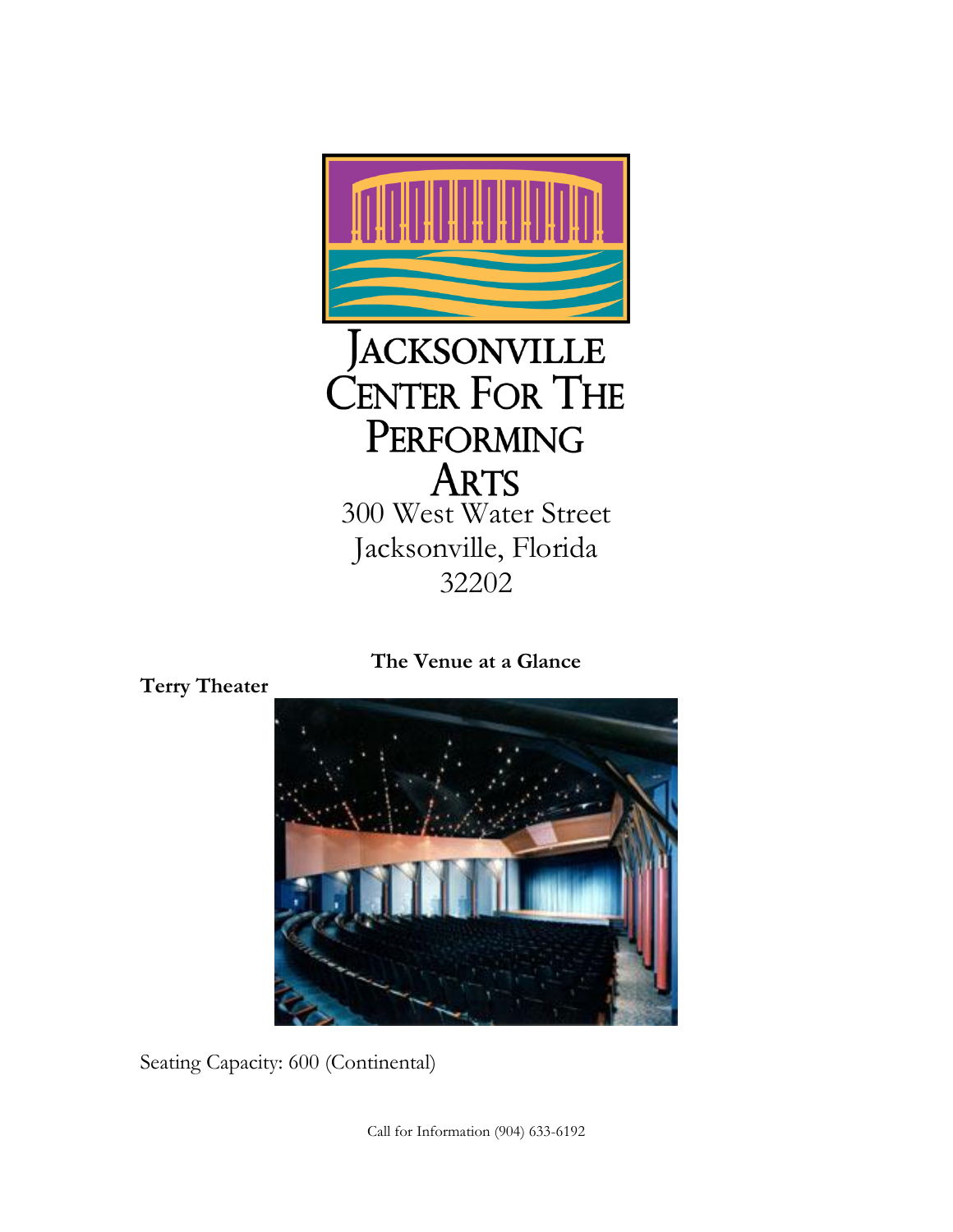Stage: 22ft from Plaster Line to Back Wall 54ft from Stage Right to Stage Left Apron: Curved 12ft DS of Plaster Line at Center/9ft-6in DS of PL at SL & SR Proscenium: 34ft wide by 20ft high Height to Loft Blocks: 36ft (No Grid and not enough height for flying drops) Arbors: Cable Guide House Curtain to Sound / Spotlight Booth: 70ft Power: 100A/ 3 Phase from Moran USL (More upon Request) Dimmers: 130 Light Board: ETC Insight Dimmers: Strand/Century CD-80 Racks (Rack #1 1-96, Rack #2 97-130) Sound Mix: Sound Craft 16, 16 inputs, 2 sends. Dressing Rooms: 2 Stage Right with full bathrooms seats 2 – 4 people 1 room (300 room) Stage left no bathroom (can be Company room) Other dressing rooms may be available if Main stage (Moran Theatre) is not booked Stage Loading door: Stage Left Loading dock: 3 Bays 14" short of truck height

## **Terry Theater General Layout and Seating Plan**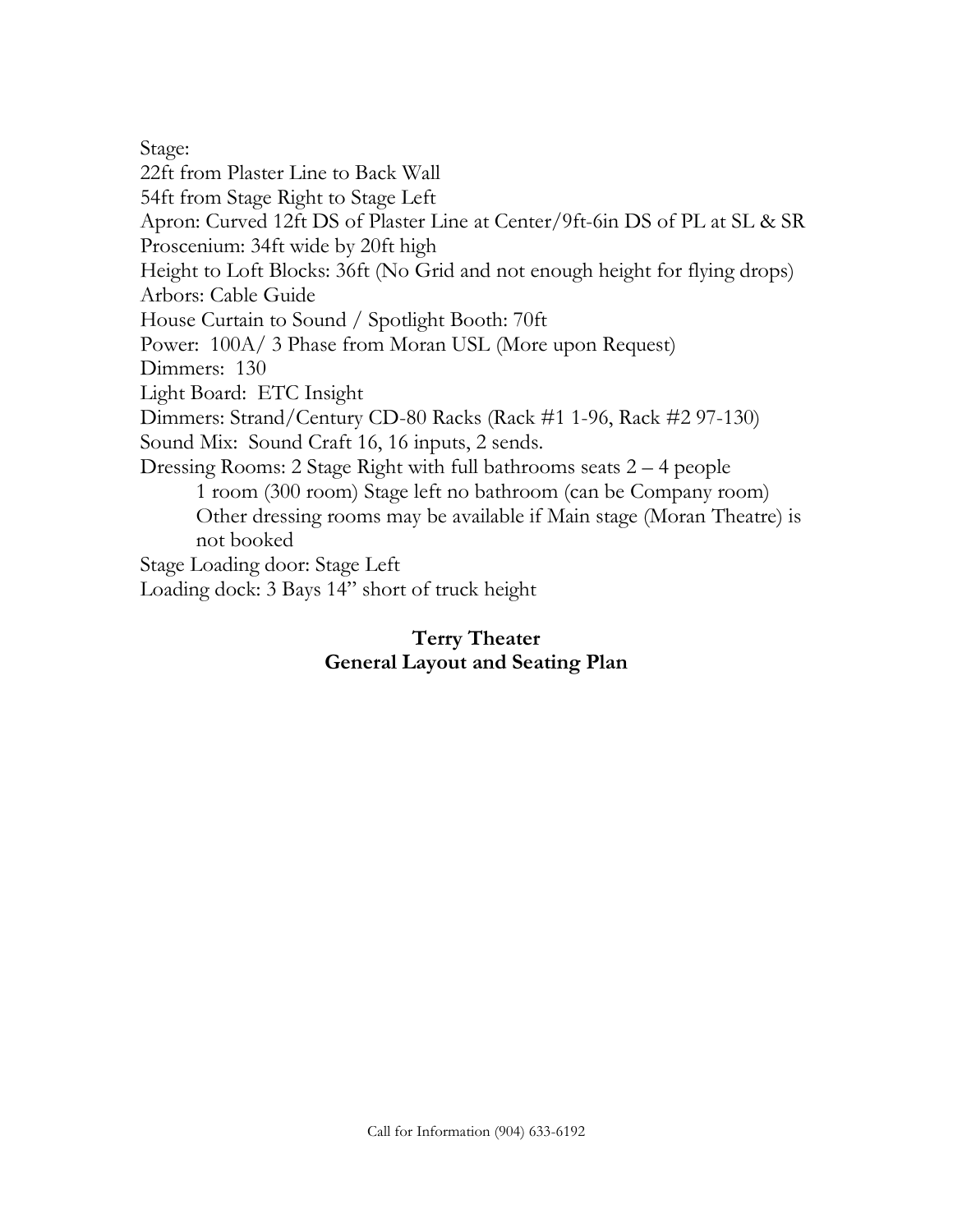

**First Floor Back Stage Areas Moran / Terry Theaters**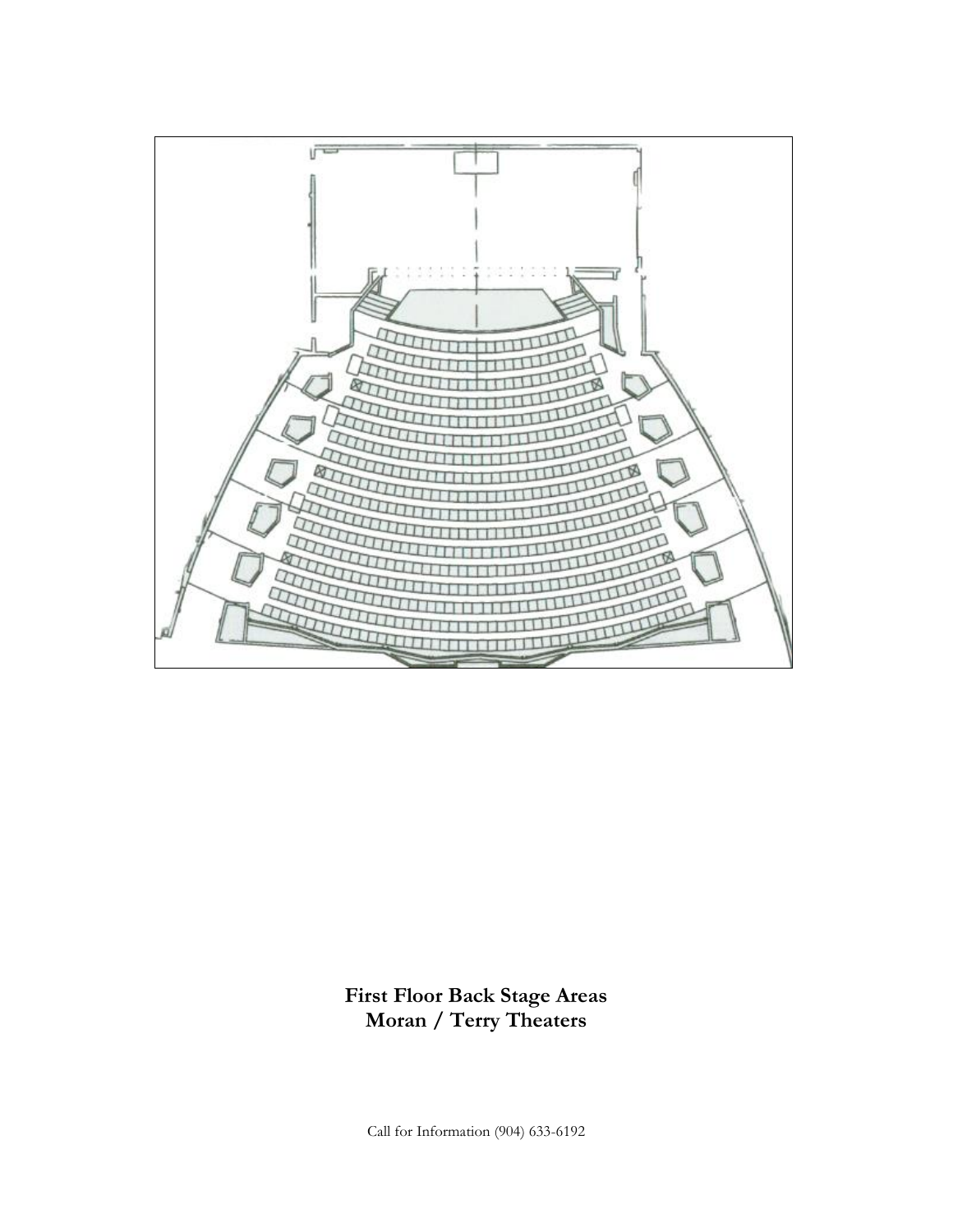



Line Schedule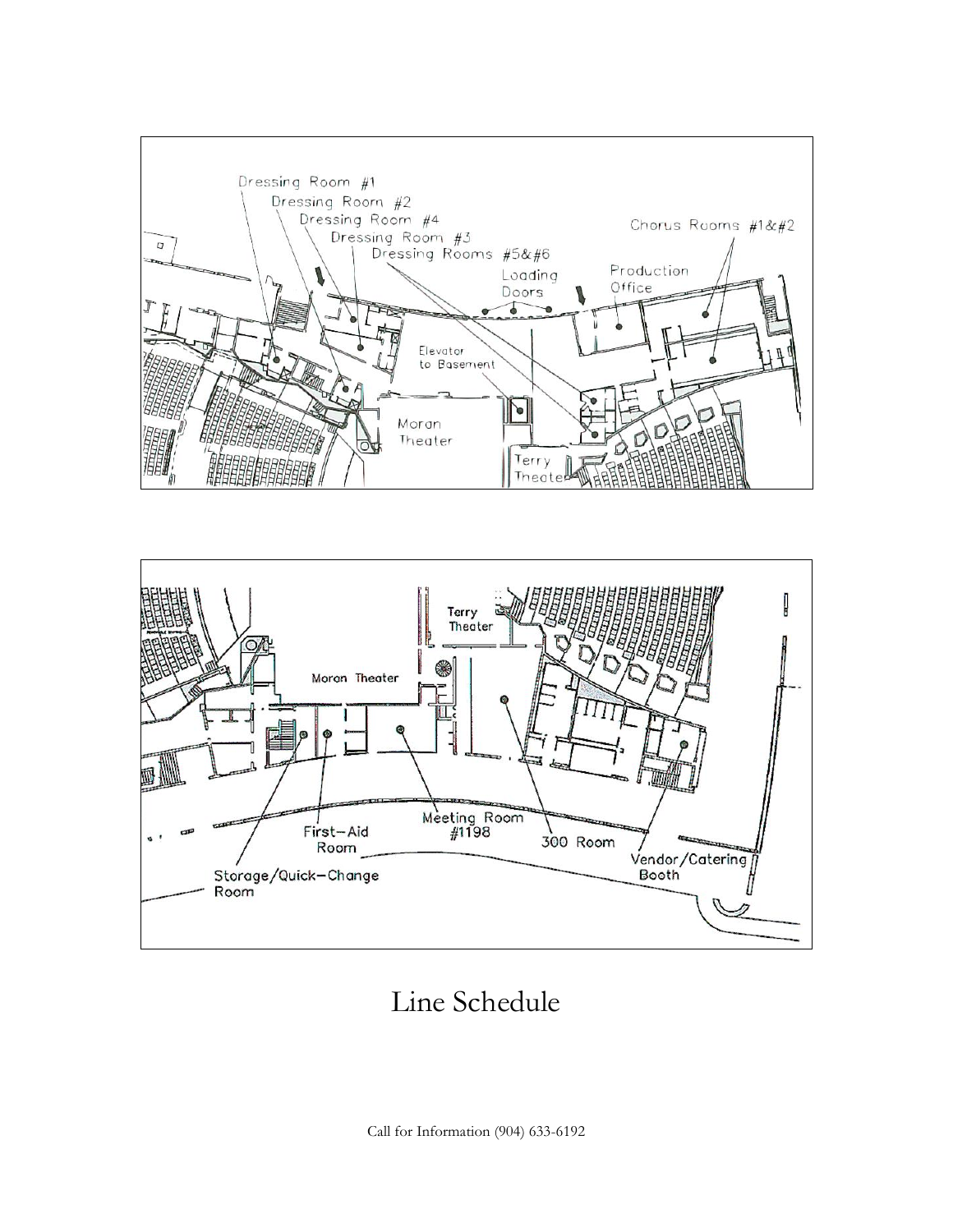| <b>Line</b>             |             |                       | <b>Distance from Plaster</b> | <b>Distance from DS</b> |                                                 |
|-------------------------|-------------|-----------------------|------------------------------|-------------------------|-------------------------------------------------|
| <b>Set</b>              | <b>Type</b> |                       | Line                         | Pipe                    |                                                 |
|                         |             |                       |                              |                         |                                                 |
|                         |             | Main                  |                              |                         |                                                 |
| $\mathbf{1}$            |             | Curtain               | $0' - 10"$                   | 10                      |                                                 |
| $\overline{c}$          |             | 1st Electric          | $1'-11"$                     | 13                      |                                                 |
| $\overline{3}$          |             | empty                 | $3'-6"$                      | 19                      |                                                 |
| $\overline{\mathbf{4}}$ |             | Mirror Ball           | $4' - 4''$                   | 10                      |                                                 |
| 5                       |             | empty                 | $5'-2"$                      | 10                      |                                                 |
| $\,6$                   |             | <b>Border</b>         | $6' - 2"$                    | 12                      |                                                 |
|                         |             |                       |                              |                         | hung<br>14.5'<br>from<br>center -               |
| $\boldsymbol{7}$        |             | Leg<br>(18'x8')       | $6' - 10"$                   | 8                       | soft<br>edge                                    |
| $\bf 8$                 |             | SL Tab                |                              |                         |                                                 |
| $\boldsymbol{9}$        |             | empty                 | $7' - 6''$                   | 11                      |                                                 |
| 10                      |             | SL Tab                |                              |                         |                                                 |
| 11                      |             | 2nd<br>Electric       | $8' - 5"$                    | 11                      |                                                 |
| 12                      |             | <b>SR Side</b><br>Tab |                              |                         |                                                 |
| 13                      |             | empty                 | $9' - 10"$                   | 17                      |                                                 |
| 14                      |             | Border                | $11'-2"$                     | 16                      |                                                 |
| 15                      |             | Leg<br>(18'x8')       | 12'-00"                      | 10                      | hung 15'<br>from<br>center -<br>doubled<br>back |
| 16                      |             | empty                 | $12' - 10"$                  | 10                      |                                                 |
| 17                      |             | Border                | $13 - 8"$                    | 10                      |                                                 |
| 18                      |             | empty                 | $14 - 6$                     | 10                      |                                                 |
| 19                      |             | empty                 | $15' - 11"$                  | 17                      |                                                 |
| 20                      | winch       | Cyclorama             | $16' - 7"$                   | 8                       |                                                 |
| 21                      | winch       | US<br>Traveler        | $17' - 3"$                   | 8                       |                                                 |
| 22                      |             | Traveler              | $18' - 10"$                  | 19                      |                                                 |

# Torms

| <b><i><u>ALCO</u></i></b><br>ΠΙΟΙ<br>υı |           |  |
|-----------------------------------------|-----------|--|
| <u>arcur</u>                            | --<br>ırc |  |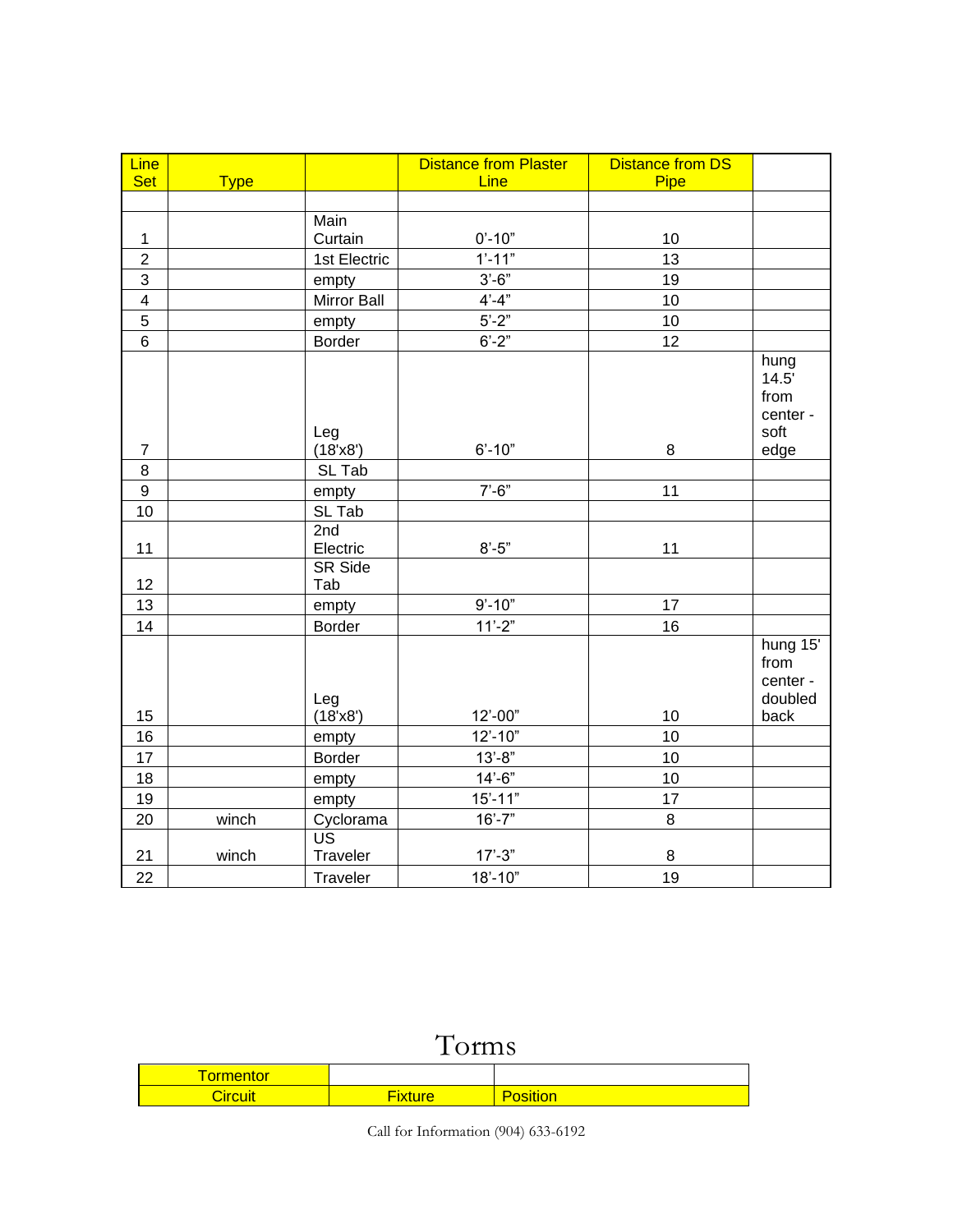| 34 | 36°               | <b>SL</b> |
|----|-------------------|-----------|
| 35 | 36°               | <b>SL</b> |
| 36 |                   | <b>SL</b> |
| 37 | 36 <sup>o</sup>   | <b>SL</b> |
| 38 |                   | <b>SL</b> |
| 39 | 36°               | <b>SL</b> |
|    |                   |           |
| 40 | 36°               | <b>SR</b> |
| 41 |                   | <b>SR</b> |
| 42 | 36°               | <b>SR</b> |
| 43 | 36°               | <b>SR</b> |
| 44 | mirror ball motor | <b>SR</b> |
| 45 | 36 <sup>o</sup>   | <b>SR</b> |

**Cove** 

| Cove                                            |                                                                      |
|-------------------------------------------------|----------------------------------------------------------------------|
| Electric                                        |                                                                      |
| <b>Circuit</b>                                  | <b>Fixture</b>                                                       |
|                                                 | 36°                                                                  |
|                                                 | 6x9                                                                  |
|                                                 | 6x9                                                                  |
|                                                 | 36 <sup>o</sup>                                                      |
| $\frac{1}{2}$ $\frac{3}{4}$ $\frac{4}{5}$       | 36 <sup>o</sup>                                                      |
| $\frac{6}{7}$                                   | 36 <sup>o</sup>                                                      |
|                                                 | 6x9                                                                  |
| $\frac{8}{9}$                                   | 6x9                                                                  |
|                                                 | 36 <sup>o</sup>                                                      |
|                                                 | 36 <sup>o</sup>                                                      |
|                                                 | 6x9                                                                  |
|                                                 | 36 <sup>o</sup>                                                      |
| $\frac{10}{11}$ $\frac{12}{13}$ $\frac{14}{15}$ | 36 <sup>o</sup>                                                      |
|                                                 | 6x9                                                                  |
|                                                 | 6x9                                                                  |
|                                                 | 6x9                                                                  |
| $\frac{16}{17}$                                 | $36^\circ$                                                           |
| $\overline{18}$                                 | 36 <sup>o</sup>                                                      |
| $\overline{19}$                                 | $\overline{6}$ x9                                                    |
| $\overline{20}$                                 | 6x9                                                                  |
| $\frac{21}{22}$                                 | $36^{\circ}$                                                         |
|                                                 | $\frac{1}{26^{\circ}}(x^2)$                                          |
| 23                                              | $26\overline{0}$<br>$\frac{\overline{(x2)}}{(x2)}$ $\overline{(x2)}$ |
| 28                                              | $26^{\circ}$                                                         |
| 29                                              | $26^{\circ}$                                                         |

st Elec

| <b>Ist Electric</b> |                |       |
|---------------------|----------------|-------|
| Circuit             | <b>Fixture</b> | Focus |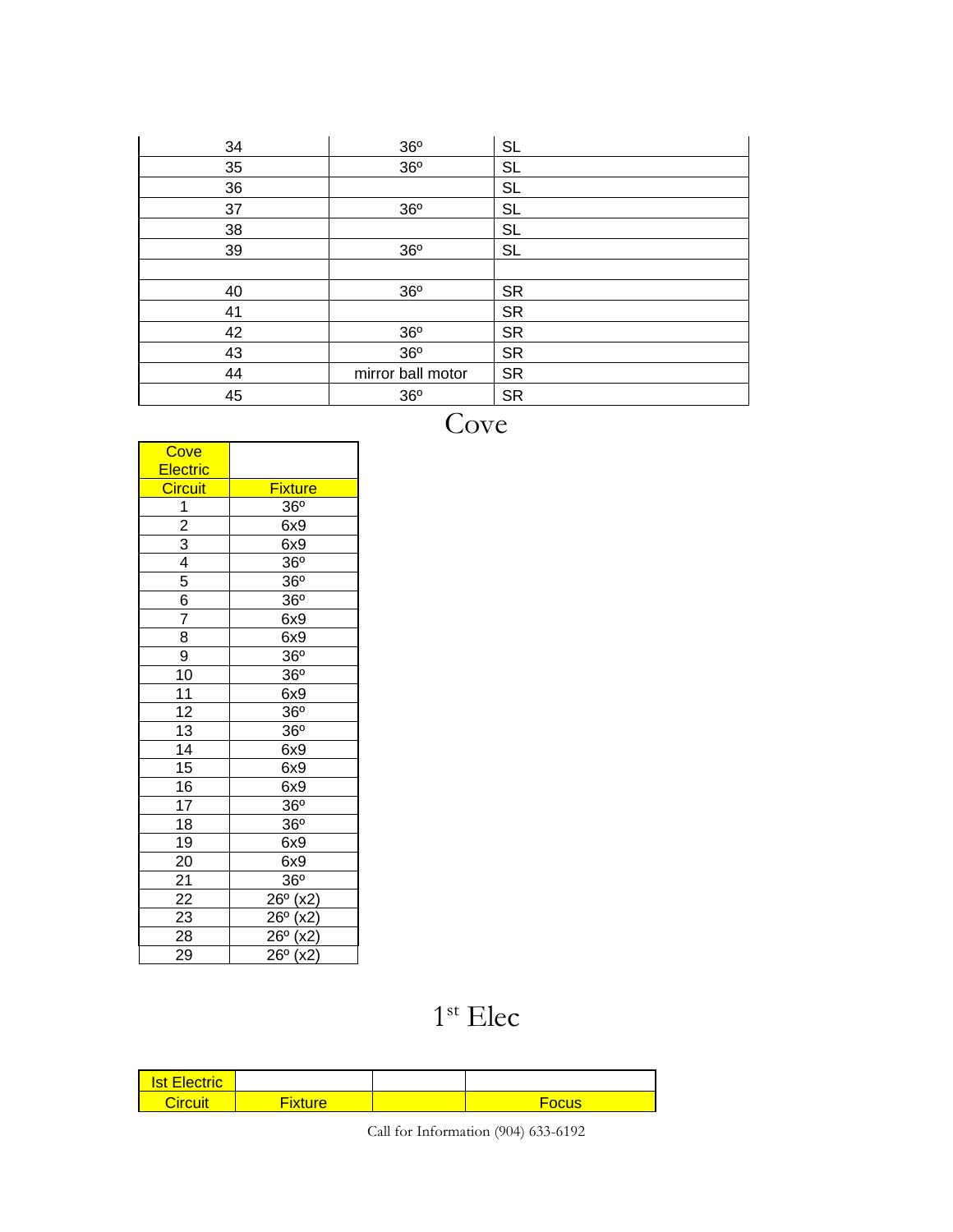| 46 | 50 <sup>o</sup> |      | cross light |
|----|-----------------|------|-------------|
| 47 | 36 <sup>o</sup> |      | cross light |
| 48 | 36 <sup>o</sup> |      | cross light |
| 49 | par             | wide | cross light |
| 50 | par             | wide | cross light |
| 51 |                 |      |             |
| 52 | 36 <sup>o</sup> |      | down light  |
| 53 |                 |      |             |
| 54 |                 |      |             |
| 55 | Fresnel         |      | down light  |
| 56 | 36 <sup>o</sup> |      | down light  |
| 57 |                 |      |             |
| 58 | strip           |      |             |
| 59 | strip           |      |             |
| 60 | strip           |      |             |
| 61 | par             | wide | cross light |
| 62 | 36 <sup>o</sup> |      | down light  |
| 63 | bad circuit     |      |             |
| 64 | par             | wide | cross light |
| 65 | 36 <sup>o</sup> |      | cross light |
| 66 | 36 <sup>o</sup> |      | cross light |
| 67 | 50 <sup>o</sup> |      | cross light |

## nd Elec

| <b>2nd Electric</b> |                |              |
|---------------------|----------------|--------------|
| <b>Circuit</b>      | <b>Fixture</b> | <b>Focus</b> |
|                     |                | cross        |
| 68                  | $50^\circ$     | light        |
| 69                  | bad circuit    |              |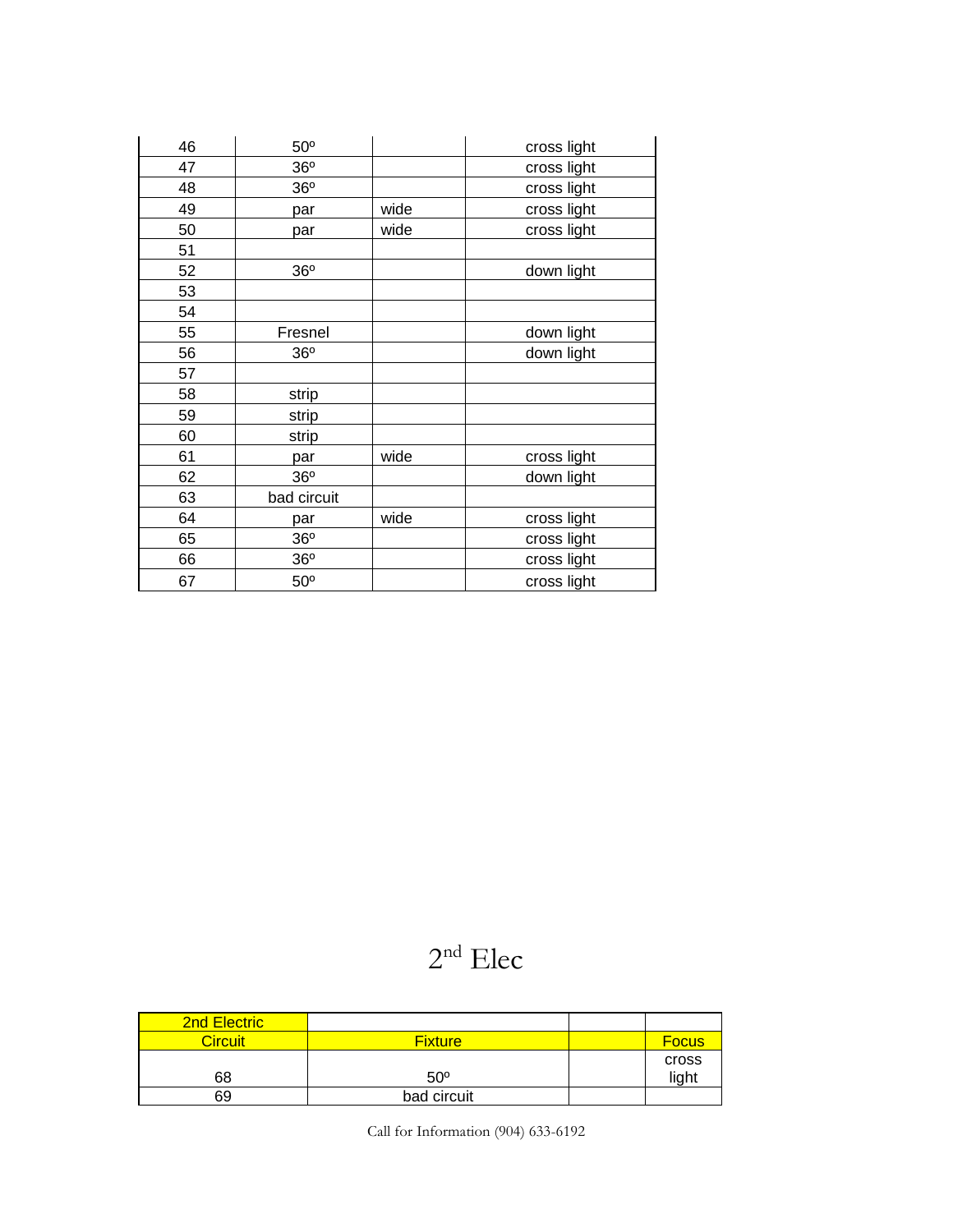|                 |                 |      | cross |
|-----------------|-----------------|------|-------|
| 70              | 36°             |      | light |
|                 |                 |      | cross |
| 71              | 36°             |      | light |
|                 |                 |      | cross |
| 72              | par             | wide | light |
|                 |                 |      | cross |
| 73              | par             | wide | light |
|                 |                 |      | down  |
| 74              | 36 <sup>o</sup> |      | light |
|                 |                 |      | cross |
| 75              | par             | wide | light |
| $\overline{76}$ |                 |      |       |
| 77              |                 |      |       |
|                 |                 |      | down  |
| 78              | 36°             |      | light |
| 79              |                 |      |       |
| 80              | strip           |      |       |
| 81              | strip           |      |       |
| 82              | strip           |      |       |
|                 |                 |      | down  |
| 83              | 36 <sup>o</sup> |      | light |
|                 |                 |      | cross |
| 84              | par             | wide | light |
|                 |                 |      | cross |
| 85              | par             | wide | light |
|                 |                 |      | cross |
| 86              | par             | wide | light |
|                 |                 |      | cross |
| 87              | 50 <sup>o</sup> |      | light |
|                 |                 |      | cross |
| 88              | 36 <sup>o</sup> |      | light |
|                 |                 |      | cross |
| 89              | 36 <sup>o</sup> |      | light |

## 3 rd Elec

| <b>3rd Electric</b> |                 |              |
|---------------------|-----------------|--------------|
| <b>Circuit</b>      | <b>Fixture</b>  | <b>Focus</b> |
| 90                  | 36°             | cross light  |
| 91                  | 36 <sup>o</sup> | cross light  |
| 92                  |                 |              |
| 93                  |                 |              |
| 94                  | strip           | cyc wash     |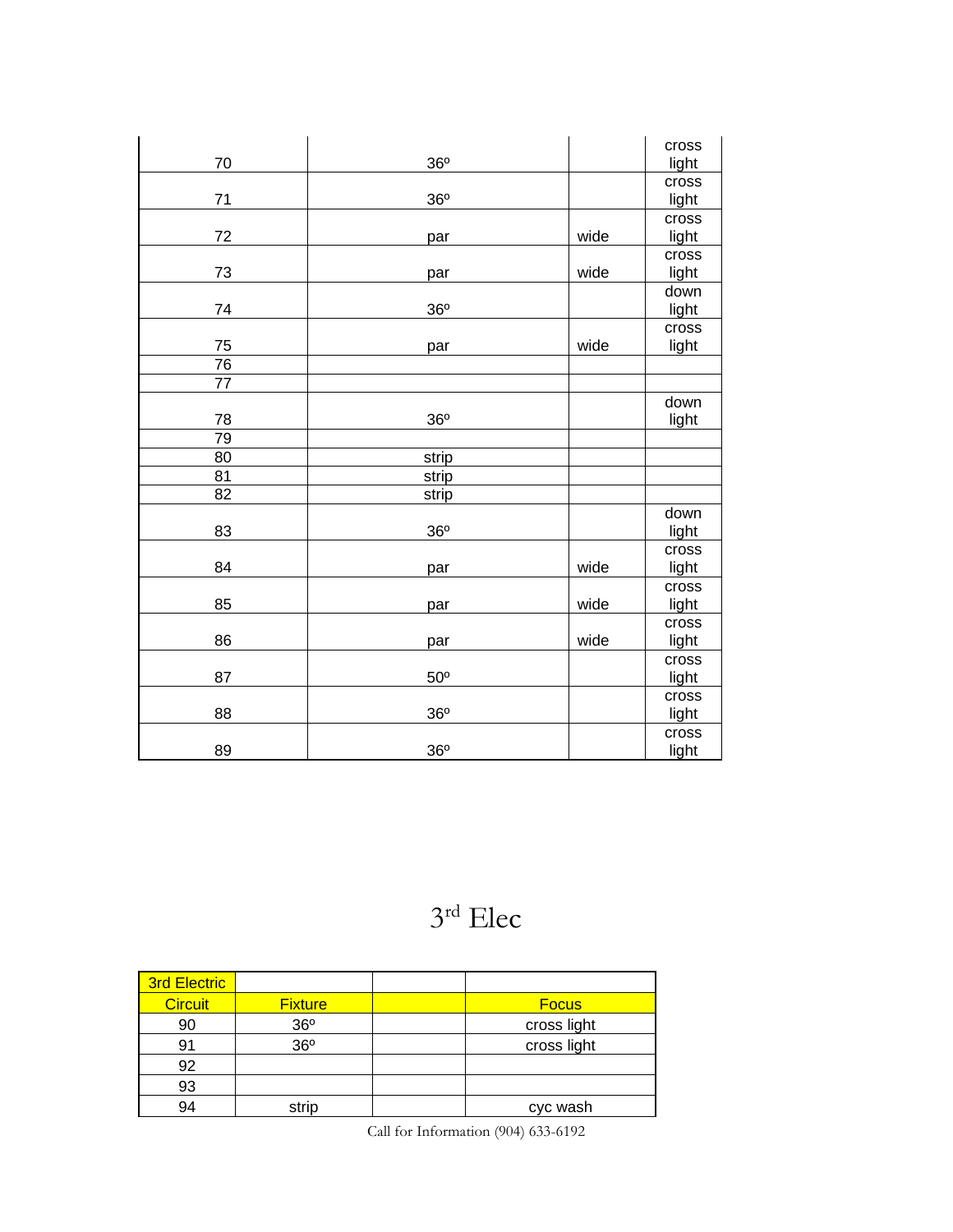| 95  | strip           | cyc wash    |
|-----|-----------------|-------------|
| 96  | strip           | cyc wash    |
| 97  |                 |             |
| 98  |                 |             |
| 99  | strip           | cyc wash    |
| 100 | strip           | cyc wash    |
| 101 | strip           | cyc wash    |
| 102 | strip           | cyc wash    |
| 103 | bad circuit     |             |
| 104 | strip           | cyc wash    |
| 105 | strip           | cyc wash    |
| 106 |                 |             |
| 107 | strip           | cyc wash    |
| 108 | strip           | cyc wash    |
| 109 | strip           | cyc wash    |
| 110 | 36 <sup>o</sup> | cross light |
| 111 | 36 <sup>o</sup> | cross light |

Lighting Instruments:

Source 4 Models: Forty (40) 450 Sixty (60) 436 Sixty (60) 426 Sixty (60) 419 Ten (10) 410 Four (4) 405

ERS: Strand Models: Eighteen (18) 750 EHF / 4.5x6.5 Forty (40) 750 EHF 6x9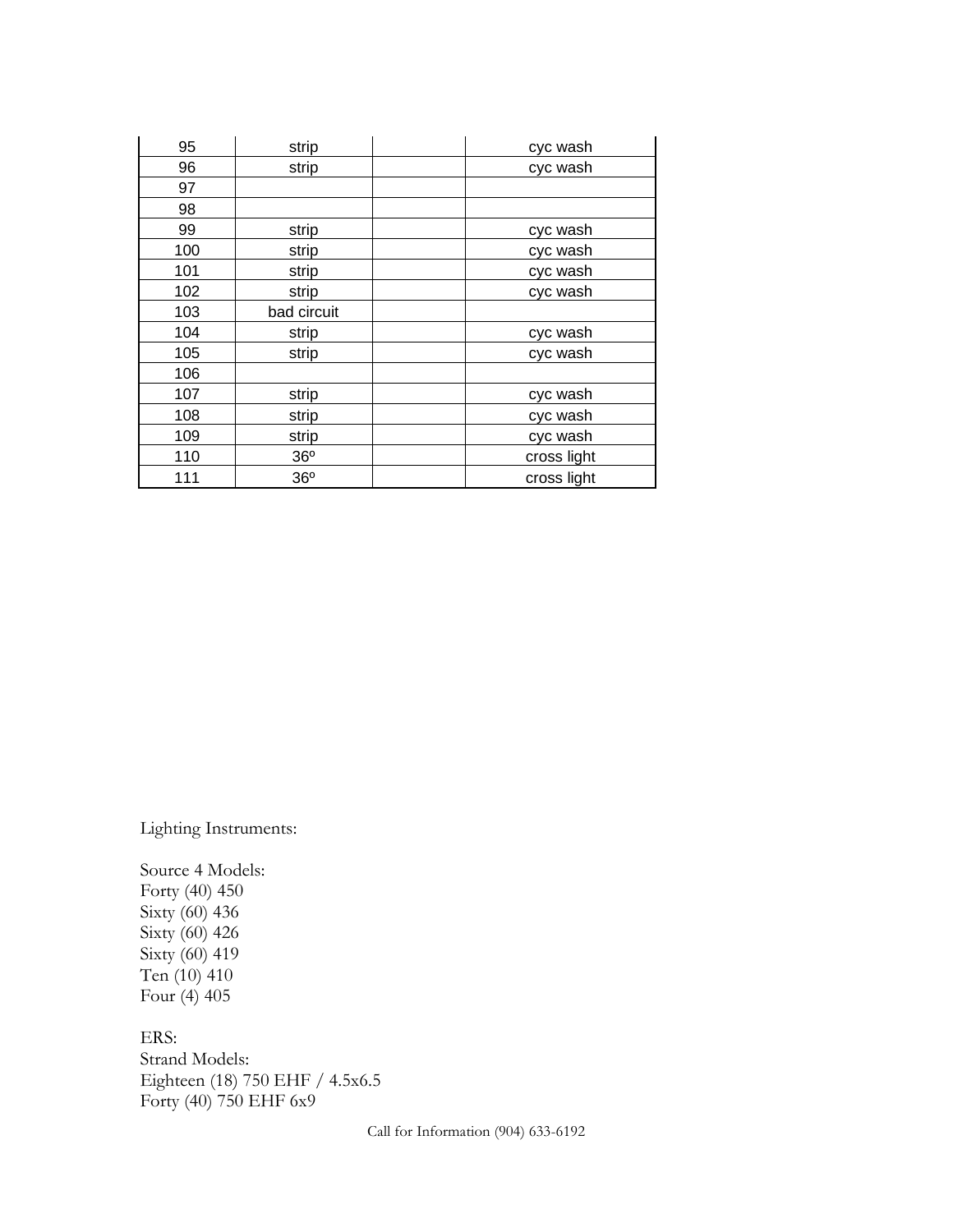Ten (10) 750 EHF 6x12

Fresnels: Altman Models: Eighteen (18) 175Q Twenty-Four (24) 165Q

PAR 64: Sixty (60) Source 4 PAR: Eighteen (18)

Strip Lights: Twelve (12) L & E Model PAR 56 / 3 circuit – 12 lamps Twenty-Four  $(24)$  Mini Strip MR  $-16/3$  circuits  $-30$  lamps Seven (7) 3 cell / 1K per circuit Cyc Lights

Follow Spotlights: Four (4) 2,000w Strong Super Troupers (Moran Theater) Two (2) 1,600w Super Troupers (Jacoby Hall) One (1) HMI 757 Spotlight (Terry Theater)

# *Stagehand Labor Guidelines*

## **Minimum Crews\***

ASM Global or the designated representative of ASM will determine the minimum crew required for any event.

## **Duration of Labor Calls and Rates of Pay\***

- The minimum duration of any work call is 4 hours.
- All work calls or hours starting or continuing between 12am and 8am will be billed at 1 and 1/2 times the base rate.
- All hours of a work call lasting more than 8 hours in a day (excluding hours billed as a performance) will be billed at 1 and 1/2 times the base rate.
- A performance call consists of 3 and 1/2 hours, beginning I/2 hour before the advertised curtain time.
- Performances running more than 3 hours from advertised curtain time will revert to the proper hourly rate of pay.
- All work performed during the third performance in a workday will be billed at 1 and 1/2 times the base rate.
- Any work calls starting the next day for the same event may be billed at 1 and 1/2 times the base rate if the call for the next days work call starts less than 8 hours from the end of the last work call.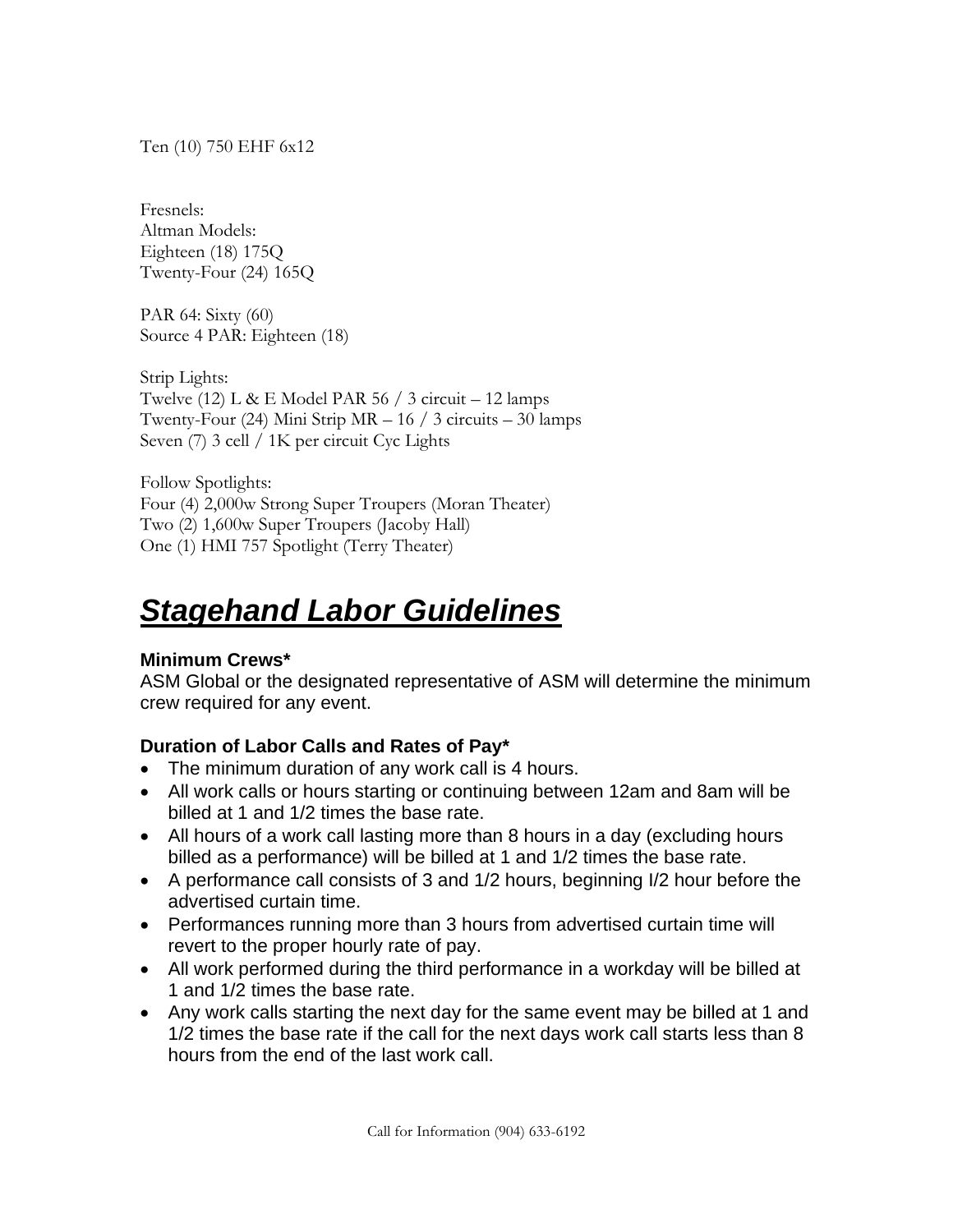- All work performed as a "Continuity Call" (call to clean up or adjust before or after a performance that is not associated with an IN) over 1 and 1/2 hours will be paid as 4 hours.
- All work performed on "Major" holidays will be billed at 2 times the base rate. \*
- All work performed on "Minor" holidays will be billed at 1 and 1/2 times the base rate. \*

## **Meals and Breaks\***

- There must be a 10-min. break at some time (mid-way) within any 5-hour period of work.
- There must be a meal break prior to the end of the 5th hour of any work call and by the end of each subsequent 5-hour period. This break can consist in length of either 1 hour (not paid) or 1/2 hour (paid) with a hot meal provided by the event. If a meal break is not allowed, hourly rates will be billed at 1 and 1/2 times the existing rate of pay.
- There must be a 90-minute break between performances.

## **Stewards, Department Heads and Special Rates\***

- A non-working steward will be placed on any call numbering 15 persons or over.
- If department heads are not required by an event, ASM may appoint them if determined necessary.
- Forklift operators are to be paid at department head rate.
- Truss spotlight operators are to be paid at rigging rate.
- Only the steward or Production Manager (ASM Global) may reassign any persons assigned to a task or department.
- **A house sound engineer must be added to all performances**.

## **Filmed Events\***

- Unless otherwise arranged, all hours worked of an event that is recorded by film or video and is not simply "archival" in nature will be billed at a Filming Rate.
- Some "Grip" work is covered by our labor, such as cable paging.
- Work rules for a filmed event are generally the same as non-filmed events.

## **Commercial / Industrial Events\***

(Product oriented event presented as demonstration, sales promotion, direct sales or introduction of a product)

>All work calls, other than Performances and Outs shall be billed at a minimum of 8 hours.

• All Outs will be billed at a 6-hour minimum.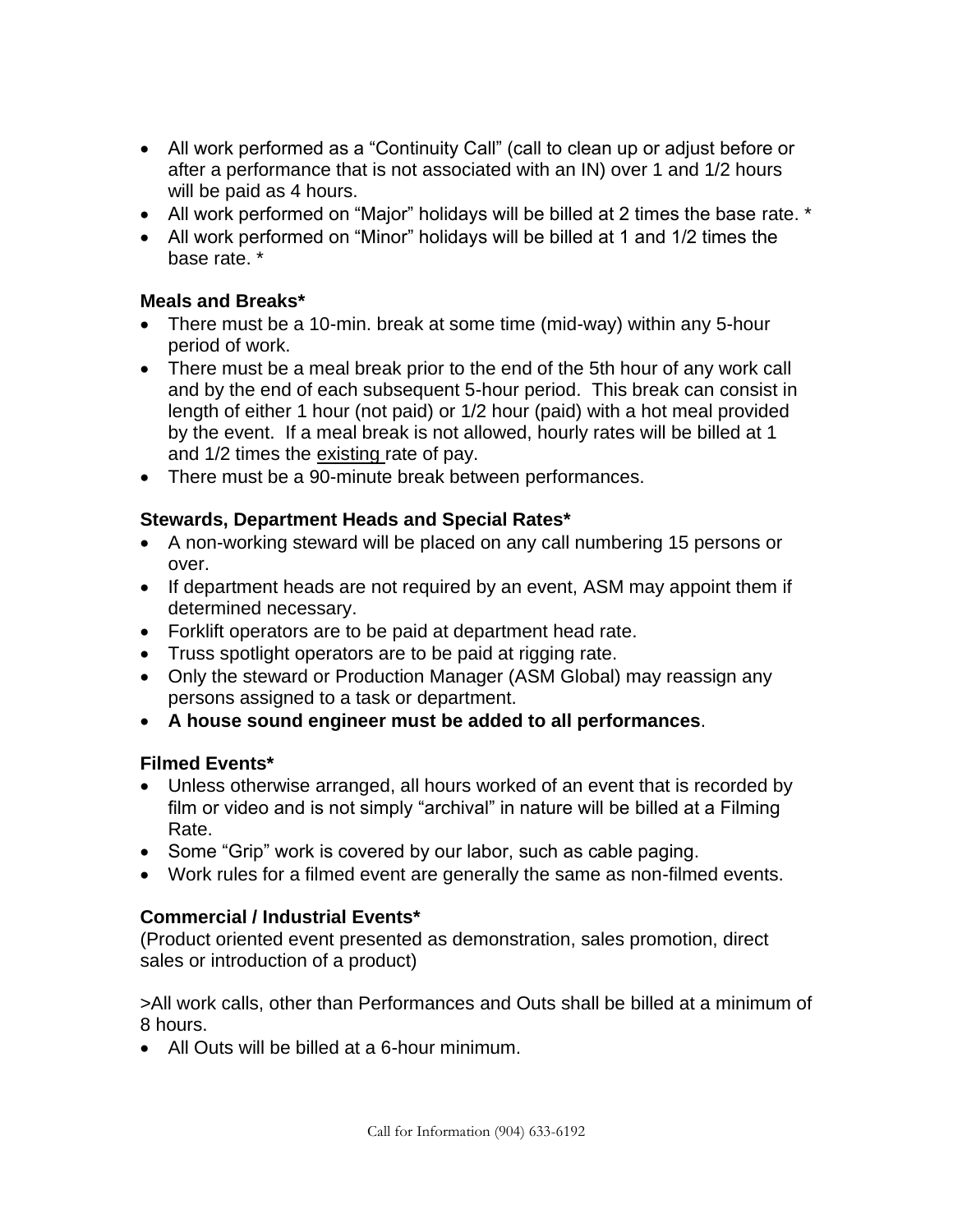- All hours worked over 8 hours in a day, over 40 hours in a week (Monday through Saturday 5pm), after Saturday 5pm or Sunday until 5pm will be billed at 1 and 1/2 times the base rate.
- All hours between 12am and 8am will be billed at double the base rate.
- All hours worked after Sunday 5pm until Monday will be billed at double the base rate.
- All calls beginning before 6am will be billed at double the base rate until a break of 8 hours is called.
- A Performance (not a rehearsal) consists of a 3-hour period. All hours over performance will be billed at the applicable hourly rate.
- Meal breaks must be scheduled between the 3rd and 5th hour of work. If not, meal penalty will be billed at the base hourly rate plus the prevailing hourly rate. (other conditions regarding meals and breaks are the same as above).
- All work performed after a 1-hour break will be billed at a minimum of 3 hours.
- Holidays\*

**Contact Information Fax 904-633-6190**

**Facility Director Stacy Aubrey** Ph. (904) 633-6191 **[SAubrey@asmjax.com](mailto:SAubrey@asmjax.com)**

**Production Manager Bryan L. McCoy** Ph. (904) 633-6192 Cell (904) 566-4847 **[BMcCoy@asmjax.com](mailto:BMcCoy@asmjax.com)**

**Event Manager Cindy Harmon**  Ph. (904) 633-6194 **[CHarmon@asmjax.com](mailto:CHarmon@asmjax.com)**

**Operations Manager Craig Manning** Ph. (904) 630-4045 **cmannin[g@asmjax.com](mailto:Terrance@smgjax.com)**